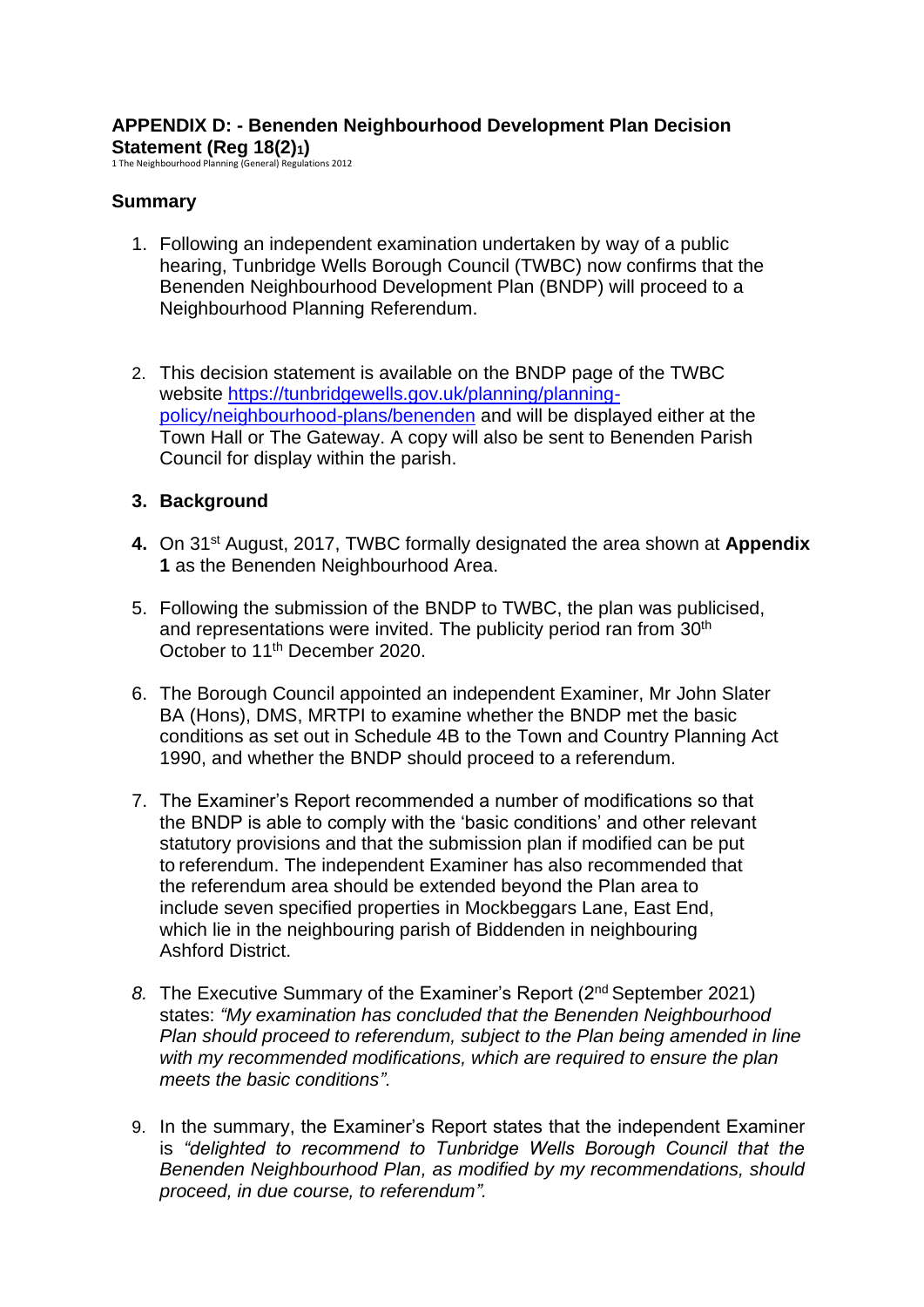#### **10.Recommendations, Decisions and Reasons**

- 11.The Neighbourhood Planning (General) Regulations 2012, Regulation 18 requires the local planning authority to outline what action to take in response to the recommendations of an examiner made in a report under paragraph 10 of Schedule 4a to the Town and Country Planning Act 1990 (as applied by Section 38A of the Planning and Compulsory Purchase Act 2004).
- 12.Having considered the recommendations made by the Examiner's report, and the reasons for them, TWBC in conjunction with Benenden Parish Council (the Qualifying Body) has agreed to accept the modifications made to the draft plan under paragraph 12(6) of Schedule 4B to the Town and Country Planning Act 1990 in response to the Examiner's recommendations/ modifications.
- 13.To meet the requirements of the Localism Act 2011 a referendum which poses the question, *'Do you want Tunbridge Wells Borough Council to use the Benenden Neighbourhood Development Plan to help it decide planning applications in the Benenden Neighbourhood Area?'* will be held in the area formally designated as the Benenden Neighbourhood Area, that is Benenden Parish, plus seven specific addresses set out in the Examiners Report which were identified by the examiner located adjacent to the Benenden Hospital site falling within Biddenden Parish (Ashford District Council) to ensure the community has the final say on whether the neighbourhood plan comes into force or not.
- 14. The date on which the referendum will take place is Thursday 3<sup>rd</sup> February 2022.

## **2 nd December 2021**